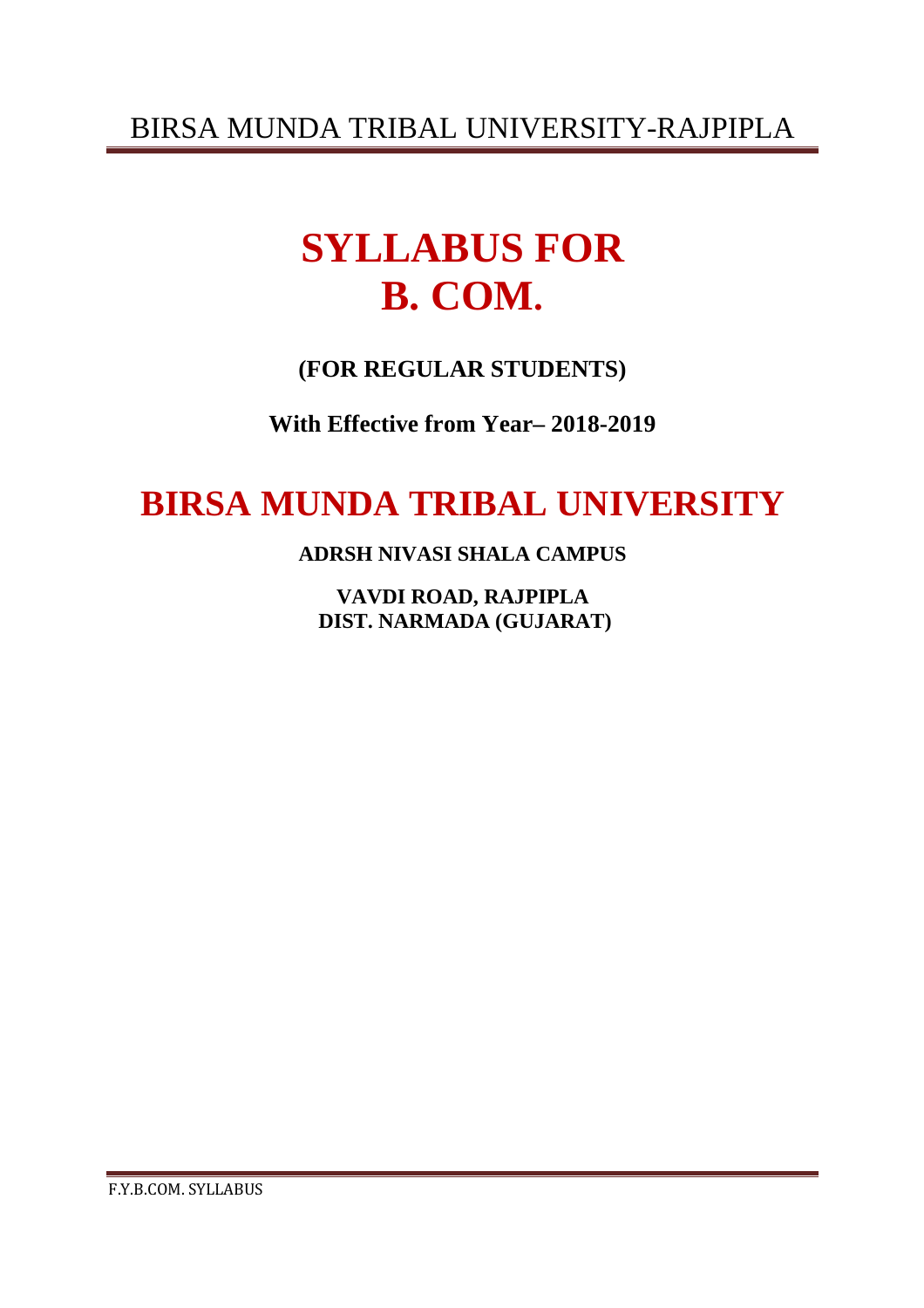### **COMMERCE FACULTY**

### **F.Y.B.Com. (With effective from 2018-2019)**

| SR.<br>NO               | <b>Cours</b><br>e/<br>Paper<br>Code | <b>Course</b><br><b>Type</b> | <b>Subject/Course</b><br><b>Structure</b>                    | <b>Internal</b><br><b>Marks</b> | <b>External</b><br><b>Marks</b> | <b>Teaching</b><br><b>Hours:</b> |
|-------------------------|-------------------------------------|------------------------------|--------------------------------------------------------------|---------------------------------|---------------------------------|----------------------------------|
| $\mathbf{1}$            | <b>BC101</b>                        | <b>Compulsory</b>            | <b>Business</b><br><b>Communication-1</b>                    | 30                              | 70                              | 90                               |
| $\overline{2}$          | <b>BC102</b>                        | <b>Compulsory</b>            | <b>Fundamentals of</b><br><b>Entrepreneurship</b>            | 30                              | 70                              | 90                               |
| 3                       | <b>BC103</b>                        | <b>Compulsory</b>            | <b>Principles of</b><br><b>Business</b><br><b>Management</b> | 30                              | 70                              | 90                               |
| $\overline{\mathbf{4}}$ | <b>BC104</b>                        | <b>Compulsory</b>            | <b>Accountancy</b>                                           | 30                              | 70                              | 90                               |
| 5                       | <b>BC105</b>                        | <b>Compulsory</b>            | <b>BUSINESS</b><br><b>REGULATORY</b><br><b>FRAMEWORK</b>     | 30                              | 70                              | 90                               |
| 6                       | <b>BC106</b>                        | <b>Compulsory</b>            | <b>Company Law</b>                                           | 30                              | 70                              | 90                               |
| 7                       | <b>BC107</b>                        | <b>Compulsory</b>            | <b>Business</b><br><b>Economics</b>                          | 30                              | 70                              | 90                               |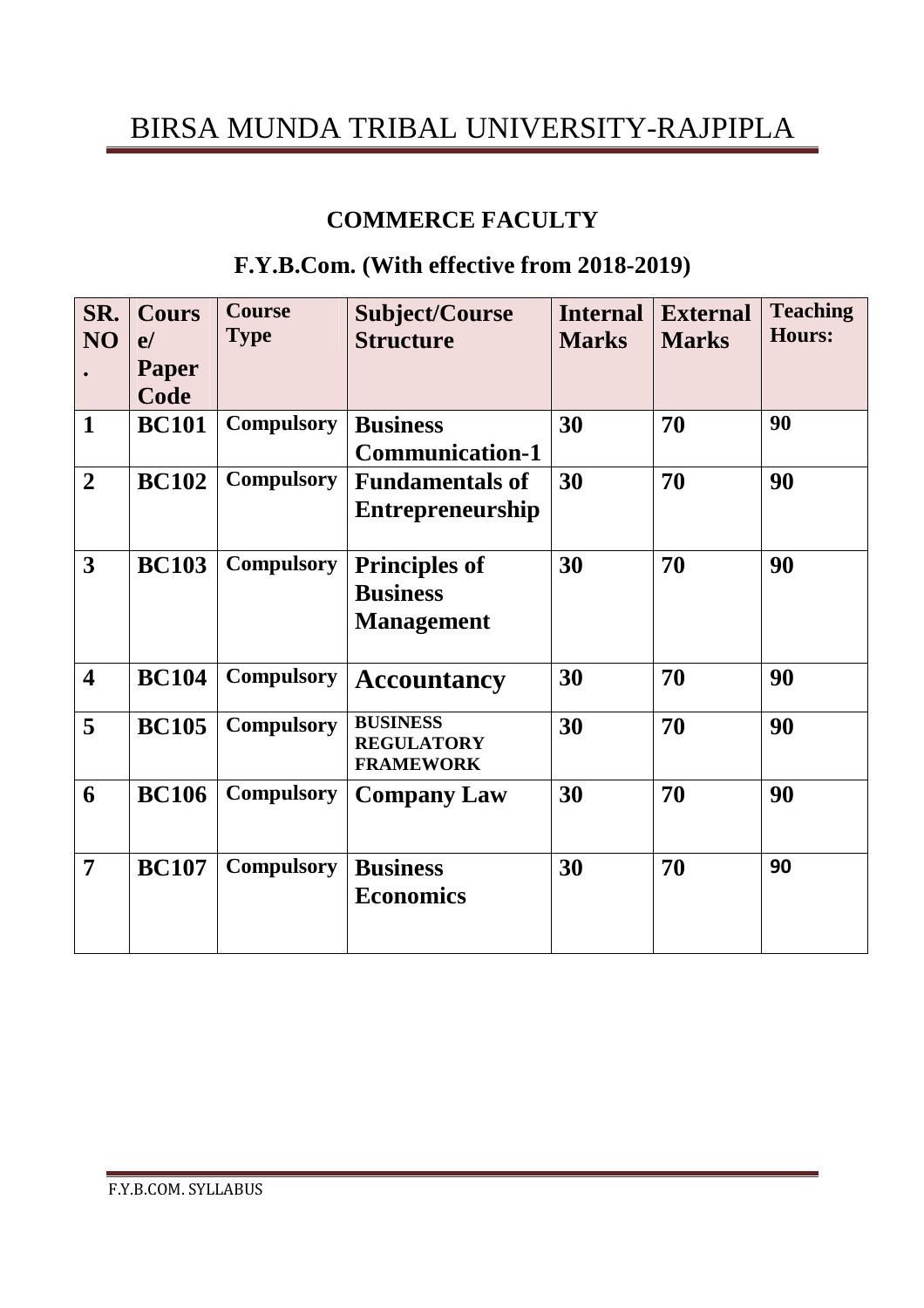### **Business Communication**

### **Subject Code: BC101**

#### **Total Marks:70**

#### **Prescribed texts**:

- 1. Business Communication Rai & Rai, Himaliya Publishing House, Mumbai
- 2. Business Communication- Prentice Hall India
- 3. From Malgudi Days collection of short stories by R K Narayan.
- 4. The Happy Prince and other stories by Oscar Wilde.

| Unit   | Detailed Syllabus                                                                                                                                                                                                                                                                                                                                                    | <b>Marks</b> |
|--------|----------------------------------------------------------------------------------------------------------------------------------------------------------------------------------------------------------------------------------------------------------------------------------------------------------------------------------------------------------------------|--------------|
| Unit-1 | A) Introduction to Business Communication:                                                                                                                                                                                                                                                                                                                           | 14           |
|        | Meaning and Definition of Communication –<br>Process of Communication<br>Forms<br>$\equiv$<br>of Communication – Objectives of Communication -<br><b>Upward Communication- DownwardCommunication</b><br>- Written - Oral - Horizontal - Vertical - Formal -<br>Informal- Grapevine - Consensus - Merits<br>and<br>limitations of each type.                          |              |
|        | <b>B)</b> Business Terms:<br>C.O.D.; C.W.O.; C.I.F.; F.O.B.; F.O.R.; E&O.E.<br>Cartage; Freight; Excise Duty; Custom Duty; V.A.T.;<br>Proforma<br>Invoice; Invoice; Trade<br>Mark:<br>Hypothecation; Ex- Warehouse; Debit note; Credit<br>Note; Pilferage; Demurrage; Power of Attorney;<br>Consignment; Bill of Lading; Bonded Warehouse;<br>Certificate of Origin. |              |
| Unit-2 | <b>Business letter Writing:</b>                                                                                                                                                                                                                                                                                                                                      | 14           |
|        | A) Theory                                                                                                                                                                                                                                                                                                                                                            |              |
|        | Physical Appearance of a Business Letter, Structure<br>(Layout) of a business letter                                                                                                                                                                                                                                                                                 |              |
|        | Seven Cs of business letter writing, Styles and                                                                                                                                                                                                                                                                                                                      |              |
|        | Format of a business Letter.                                                                                                                                                                                                                                                                                                                                         |              |
|        |                                                                                                                                                                                                                                                                                                                                                                      |              |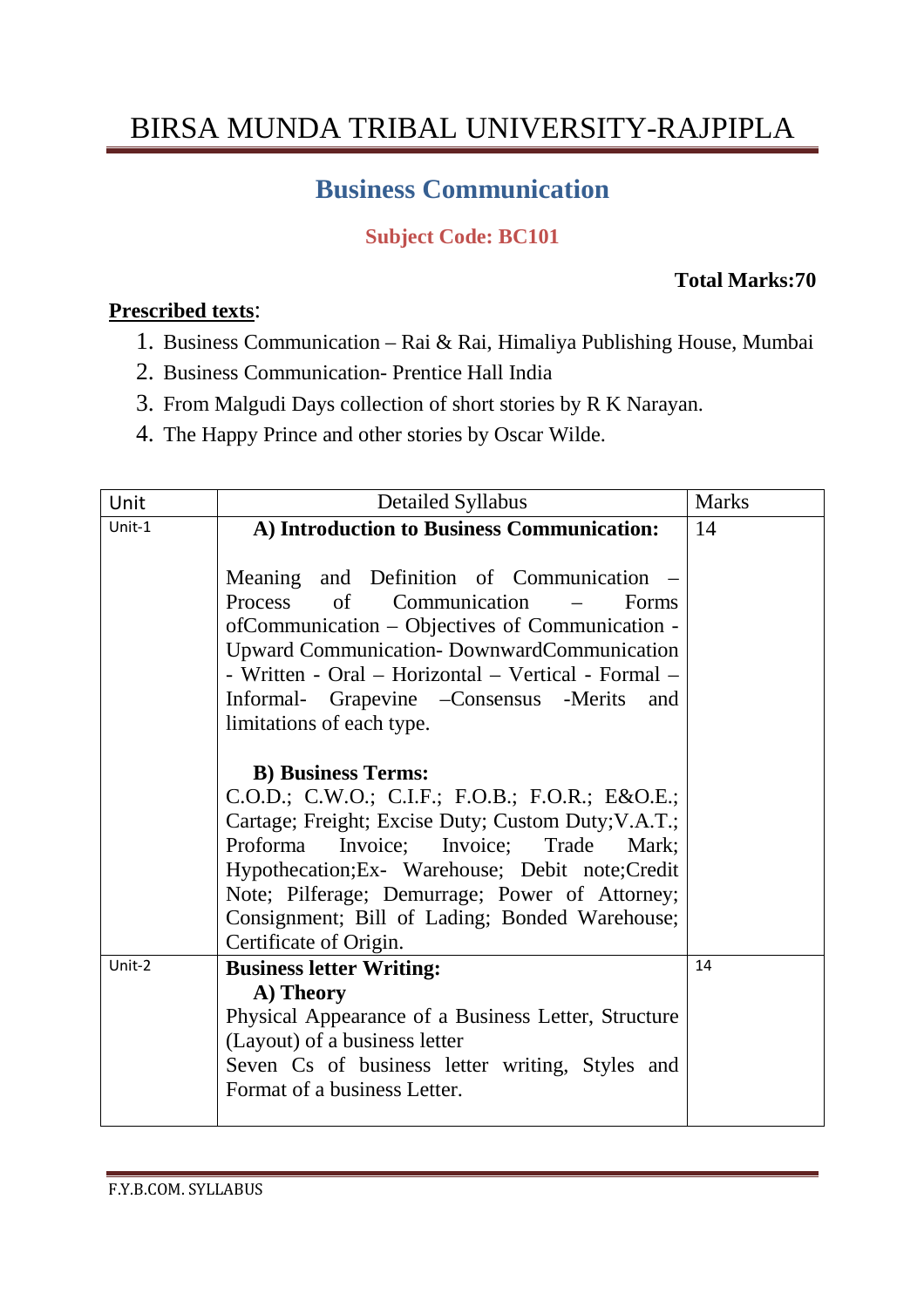|        | <b>B</b> ) Practice                                  |    |
|--------|------------------------------------------------------|----|
|        | Inquiry letters, Replies to inquiries, Order letter, |    |
|        | Acknowledgement of an Order letter, Cancellation of  |    |
|        | order.                                               |    |
| Unit-3 | <b>Application Writing:</b>                          | 14 |
|        | Features of an Application Letter – Solicited        |    |
|        | Application Letters - Unsolicited Application,       |    |
|        | Letters – Resume and C.V. Formats.                   |    |
| Unit-4 | <b>Selected Short Stories.</b>                       | 14 |
|        | 1. Father's help By R. K. Narayana.                  |    |
|        | 2. An Astrologer's Day By R.K. Narayan               |    |
|        | 3. The Happy Prince by Oscar Wilde.                  |    |
| Unit-5 | <b>MCQs:</b>                                         | 14 |
|        | (MCQs will be asked from first four units)           |    |
|        |                                                      |    |

#### **Reference Books:**

- 1) Business Communication K. K. Sinha Galgotia Publishing Company, New Delhi.
- 2) Media and Communication Management C. S. Rayudu Himalaya Publishing House, Bombay.
- 3) Essentials of Business Communication Rajendra Pal and J. S. Korlhalli Sultan Chand &Sons, New Delhi.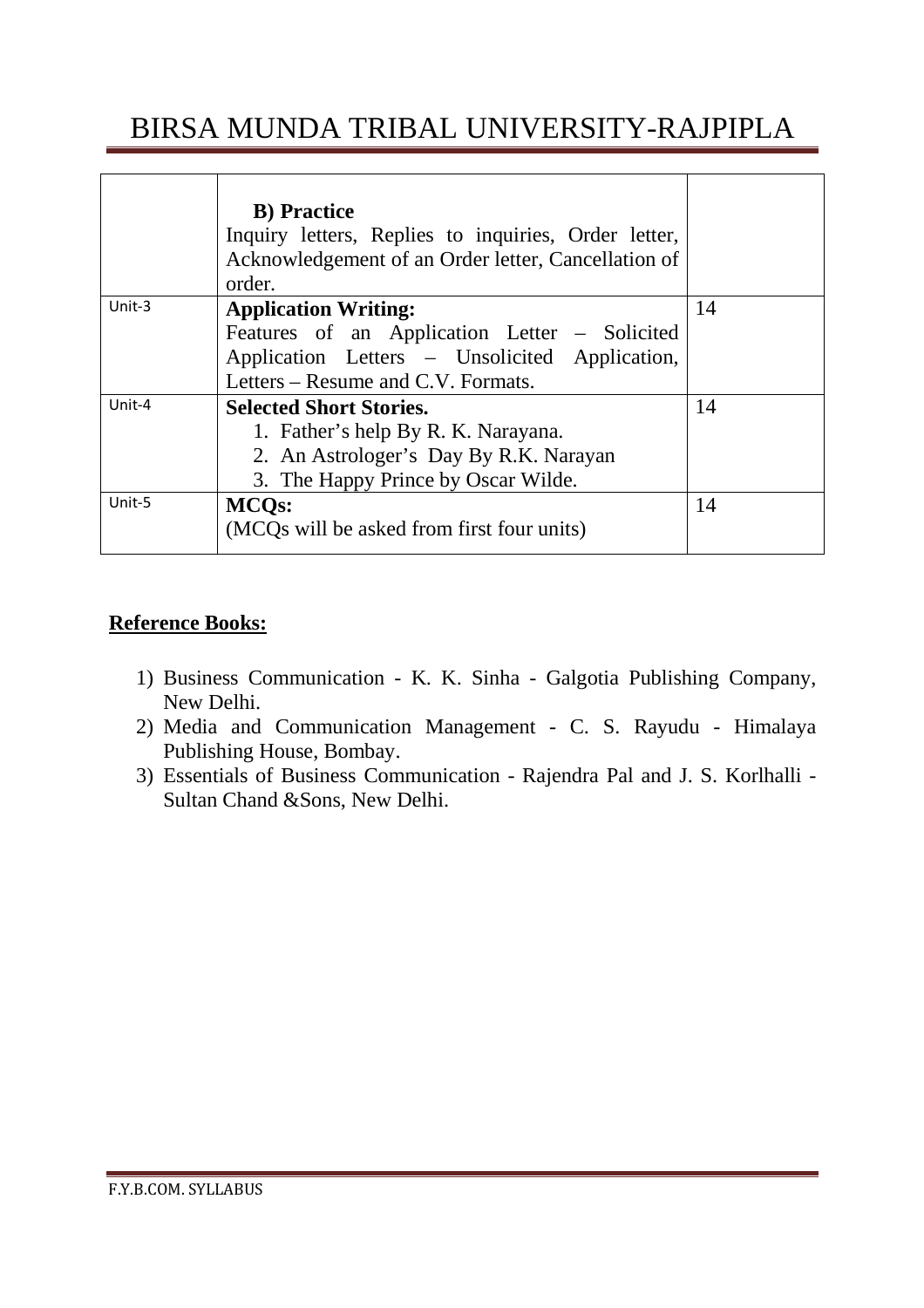### **Fundamentals of Entrepreneurship**

#### **Subject Code: BC102**

#### **Total Marks 70**

| Unit   | <b>Detailed Syllabus</b>                                                                                                                                                                                                                                                                                                                                                                                                                                                                                               | <b>Marks</b> |
|--------|------------------------------------------------------------------------------------------------------------------------------------------------------------------------------------------------------------------------------------------------------------------------------------------------------------------------------------------------------------------------------------------------------------------------------------------------------------------------------------------------------------------------|--------------|
| Unit-1 | Introduction:<br>Definition;<br>The<br>entrepreneur;<br>Entrepreneurship; Role of socio-economic environment;<br>Characteristics of entrepreneur; Leadership; Risk taking;<br>Decision making and business planning.                                                                                                                                                                                                                                                                                                   | 14           |
| Unit-2 | Emergence of entrepreneurial class; Theories<br>of<br>entrepreneurship; Entrepreneurial Behavior; Innovation<br>and entrepreneur; Entrepreneurial behavior and Psycho-<br>Theories.                                                                                                                                                                                                                                                                                                                                    | 14           |
| Unit-3 | Social responsibility. Promotion of<br>Venture:<br>a<br>Opportunities analysis;                                                                                                                                                                                                                                                                                                                                                                                                                                        | 14           |
| Unit-4 | External environmental analysis economic, social and<br>technological; Competitive factors; Legal requirements<br>for establishment of a new unit, and raising of funds;<br>Venture capital sources and documentation required.<br>Role of Entrepreneur: Role of an entrepreneur in<br>economic growth as an innovator, generation of<br>employment opportunities, complimenting<br>and<br>supplementing economic growth, bringing about social<br>balanced regional development<br>stability and<br>of<br>industries; | 14           |
| Unit-5 | Role in export promotion and import substitution, forex<br>earnings, and augmenting and meeting local demand.<br>Entrepreneurial Development Programme (EDP): EDP,<br>their role, relevance, andachievements; Role of<br>Government in organizing EDPs; Critical evaluation.                                                                                                                                                                                                                                           | 14           |

**Reference / Text –Books / Additional Reading:**

1.**Prasanna Chandra**-*Project Preparation, Appraisal, Implementation*- Tata McGraw Hill, NewDelhi.

2.**Pandey I.M**.-*Venture Capital* – The Indian Experience; Prentice Hall of India.

3.**Holt**-*Entrepreneurship* – New Venture Creation; Prentice Hall of India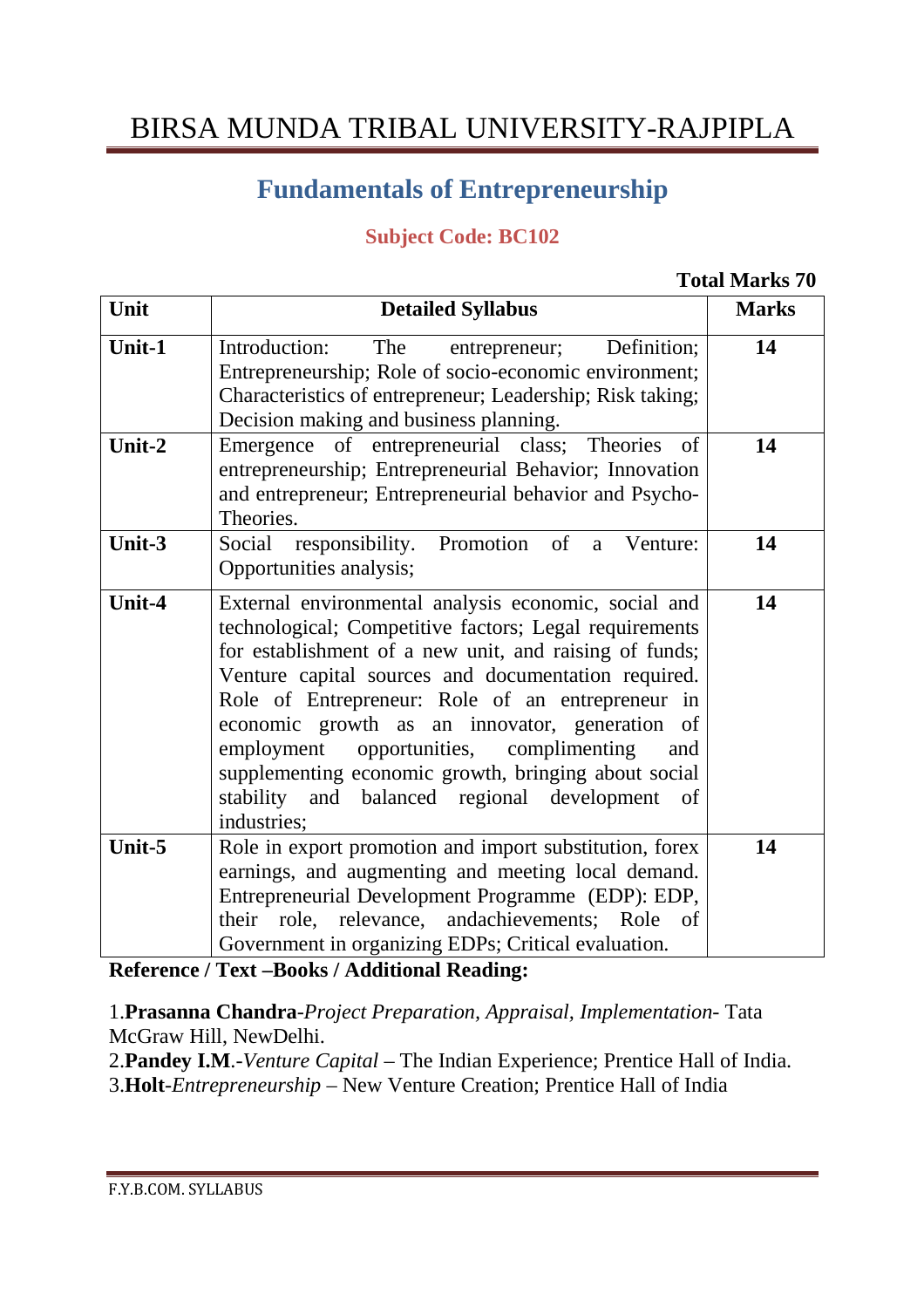### **Principles of Business Management**

### **Subject Code: 103**

**Total Marks 70** 

| Unit   | <b>Detailed Syllabus</b>                                                                                                                                                                                                                                                                                                                                                             | <b>Marks</b> |
|--------|--------------------------------------------------------------------------------------------------------------------------------------------------------------------------------------------------------------------------------------------------------------------------------------------------------------------------------------------------------------------------------------|--------------|
| Unit-1 | <b>MANAGEMENT</b> - Introduction, Meaning and Nature, Aims<br>and objectives, Scope and Functions-Process, Importance of<br>Management Process and universality of principles, Brief<br>concept of area of management                                                                                                                                                                | 14           |
| Unit-2 | Planning,<br>Concept, process and types. Decision-making-concept and<br>process; Bounded rationality; Management by objectives;<br>Corporate planning; Environment analysis and diagnosis;<br><b>Strategy formulation</b>                                                                                                                                                            | 14           |
| Unit-3 | <b>Organizing:</b><br>Concept, nature, process, and significance; Authority and<br>responsibility relationships; Centralization and<br>decentralization; Departmentation; Organization structure –<br>forms and contingency factors.                                                                                                                                                 | 14           |
| Unit-4 | <b>Motivating and Leading People at Work:</b><br>Motivation – concept; Theories – Maslow, Herzberg,<br>McGregor, and Ouchi; Financial and non-financial incentives.<br>Leadership – concept and leadership styles; Leadership<br>theories (Tannenbaum and Schmidt.); Likert's System<br>Management;                                                                                  | 14           |
| Unit-5 | <b>EMERGING OPPORTUNITIES IN INDIAN BUSINESS:</b><br>-Introduction, Manufacturing and Service sectors: Meaning<br>andExplanation<br><b>Brief concepts of Emerging opportunities in</b><br>business:<br>(1) Technological innovations (2) Skill development<br>(3)<br>'Make in India' Movement (4) Social Responsibility and<br>Ethics (5) Franchising (6) Outsourcing (7) E-commerce | 14           |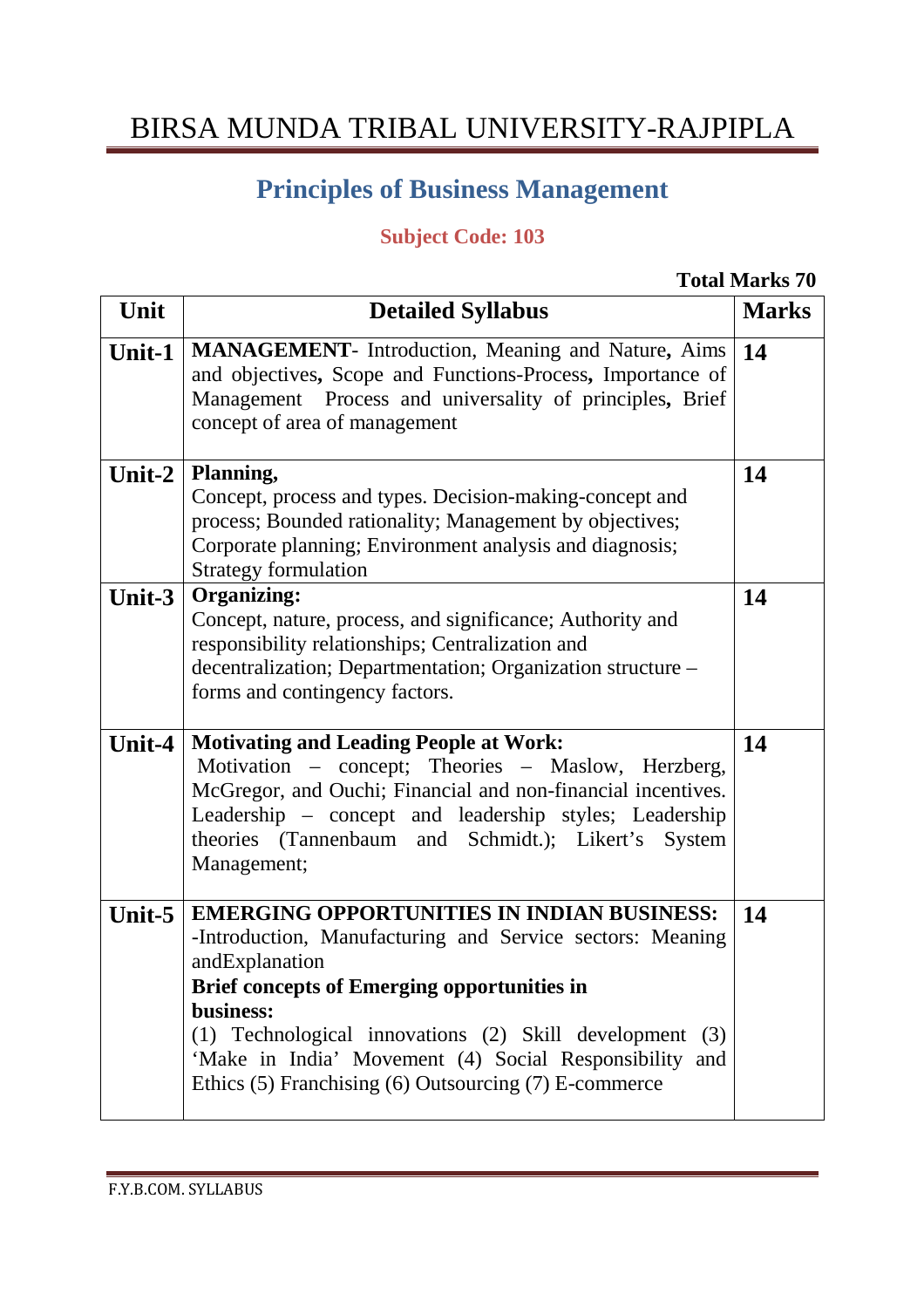#### **Reference / Text –Books / Additional Reading:**

- 1. Drucker Peter F-*Management Challenges for the 21st Century*-Butterworth Heinemann, Oxford
- 2. Weihrich and Koontz, et al-*Essentials of Management* Tata McGraw Hill, New Delhi.
- 3. Fred Luthans-*Organizational Behavior* McGraw Hill, New York.
- 4. Louis A. Allen-*Management and Organization* McGraw Hill,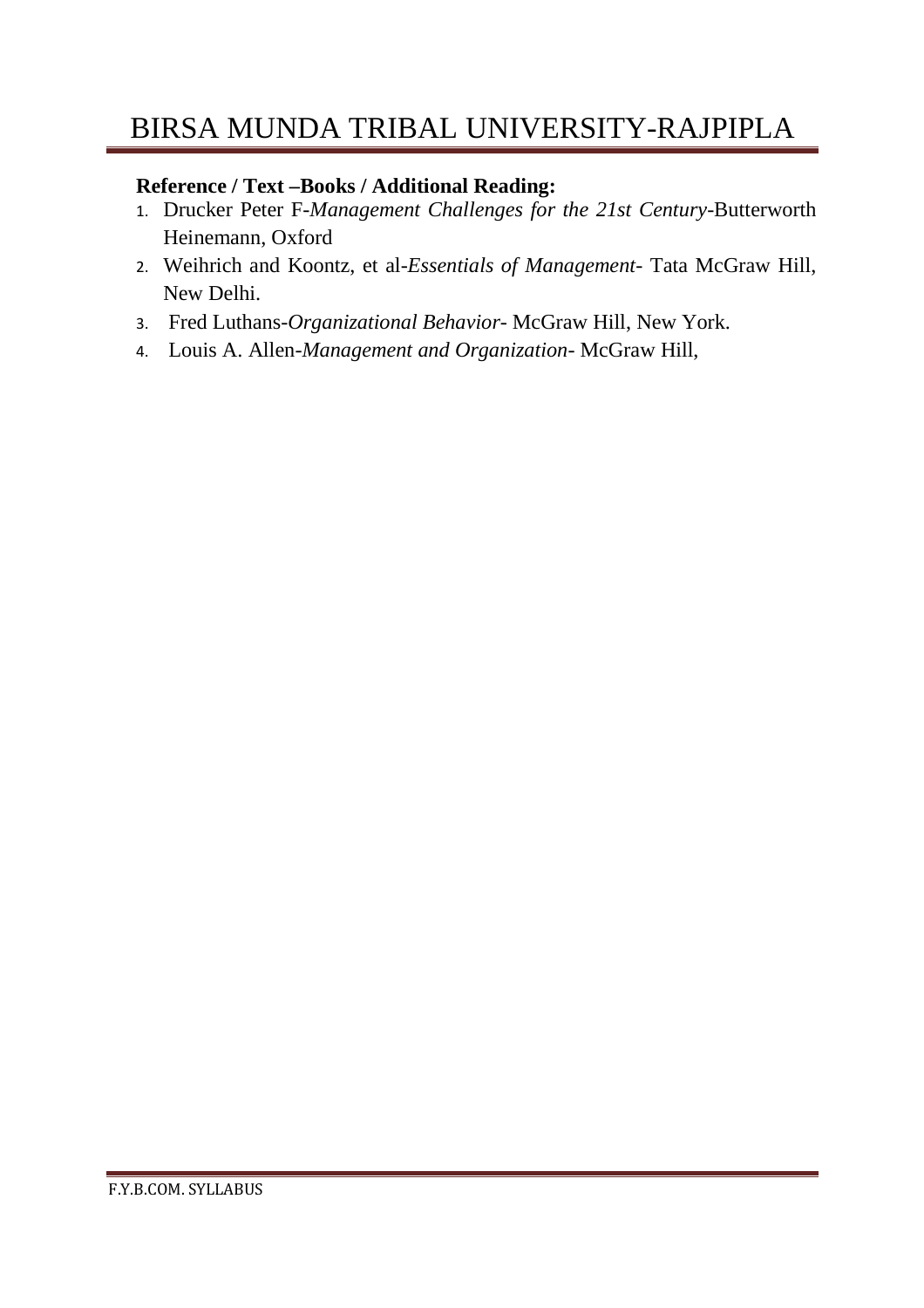### **Accountancy**

### **Subject Code: BC104**

**Total Marks: 70** 

| Unit   | <b>Detailed Syllabus</b>                                                                                                                                                                                                                                                                                                                                                                  | <b>Marks</b> |
|--------|-------------------------------------------------------------------------------------------------------------------------------------------------------------------------------------------------------------------------------------------------------------------------------------------------------------------------------------------------------------------------------------------|--------------|
| Unit-1 | (A)Consignment Accounts:<br>Meaning, Difference between consignment and sale, Del-<br>creder commission, value of Closing stock, Entries for<br>normal – abnormal loss, Invoice Price, Accounts in the<br>books of consigner only<br>(B) Joint Venture Account<br>Meaning, Features, Difference of consignment and joint<br>venture, Necessary account when joint bank account<br>method. | 14           |
| Unit-2 | (A) Sale of firm to a Company:<br>Introduction, purchase consideration, Entries and accounts<br>in the books of firm only.<br>(B) Accounts of solicitor:<br>Introduction, method of keeping accounts - Cash system,<br>Mercantile system                                                                                                                                                  | 14           |
| Unit-3 | (A) Accounts of joint life policy:<br>Introduction, various methods for charging premium,<br>showing policy at its surrender value (third method) and<br>necessary accounts<br>(B) Gradual realization of assets and piece meal<br>distribution<br>Introduction, theory, and example of surplus capital<br>method and maximum loss methods                                                | 14           |
| Unit-4 | (A) Single Entry System<br>Meaning, definitions, example of conversion of single<br>entry system into double entrysystem<br>(B) Royalty Account<br>Meaning, Royalty agreement, Entries and accounts in the<br>books of the lessee only                                                                                                                                                    | 14           |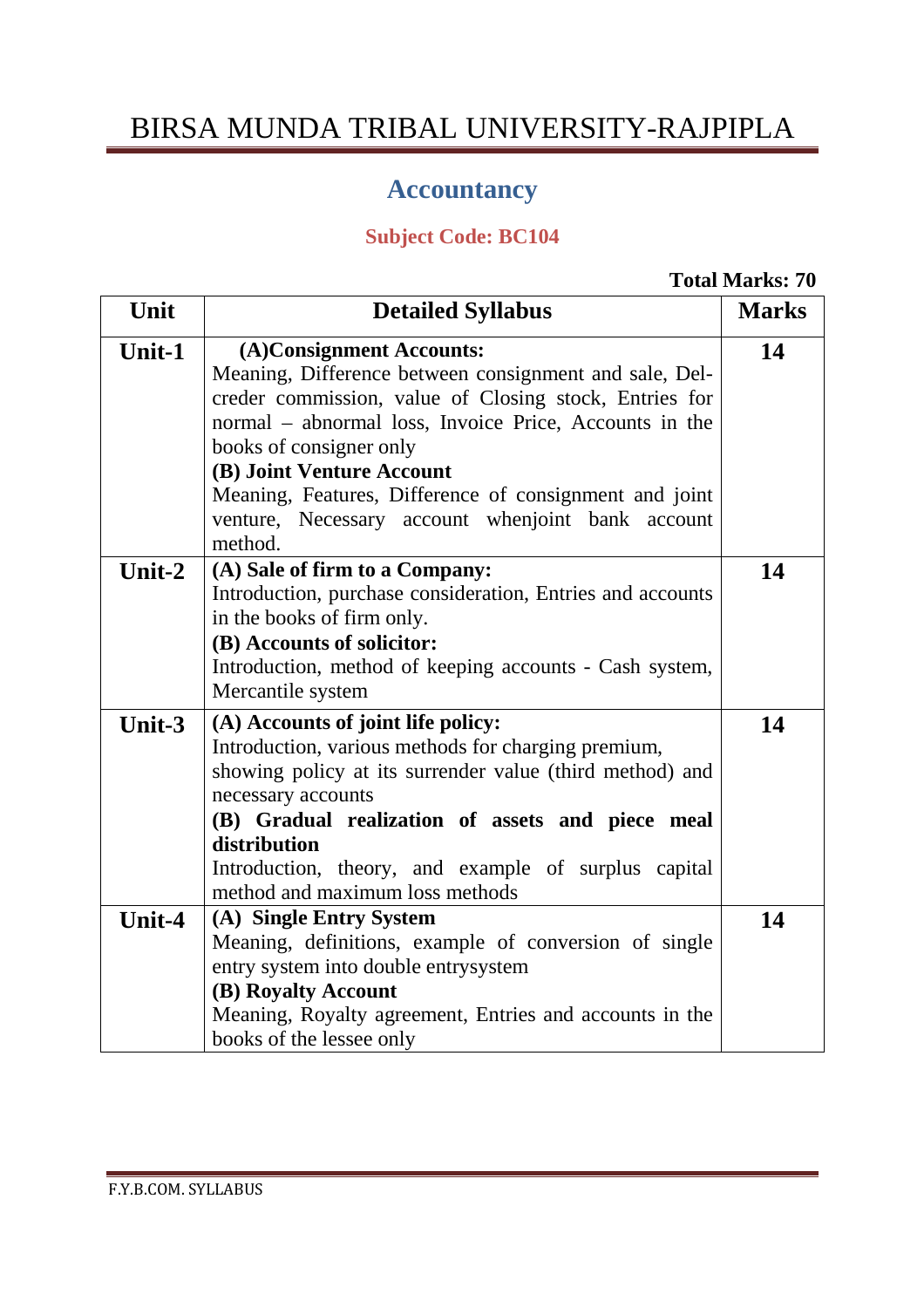| Unit- $5 \parallel$ | (A) Self balancing and Sectional balancing system:        | 14 |
|---------------------|-----------------------------------------------------------|----|
|                     | (Only Theory)                                             |    |
|                     | Meaning, adjustment accounts, general ledger, debtors and |    |
|                     | creditors accounts                                        |    |
|                     | <b>Accounting Standard (only theory):</b>                 |    |
|                     | $AS - 01$ to $AS - 05$                                    |    |
|                     | $\mathbf{m}$ $\mathbf{n}$ i<br>IT.                        |    |

**Reference / Text –Books / Additional Reading:** 

- 1 .Anthony R.N. and Reece J.S.- *Accounting principles*
- 2. HarishikeshChakvaborty-*Advanced accountancy*-Oxford Press
- 3. Gupta R.L. and Gupta V.K.-*financial Accounting*–Sultanchand& Sons.
- 4. Rana T.J. and Dalal V.S*.-Advanced Accountancy*–SudhirParkashan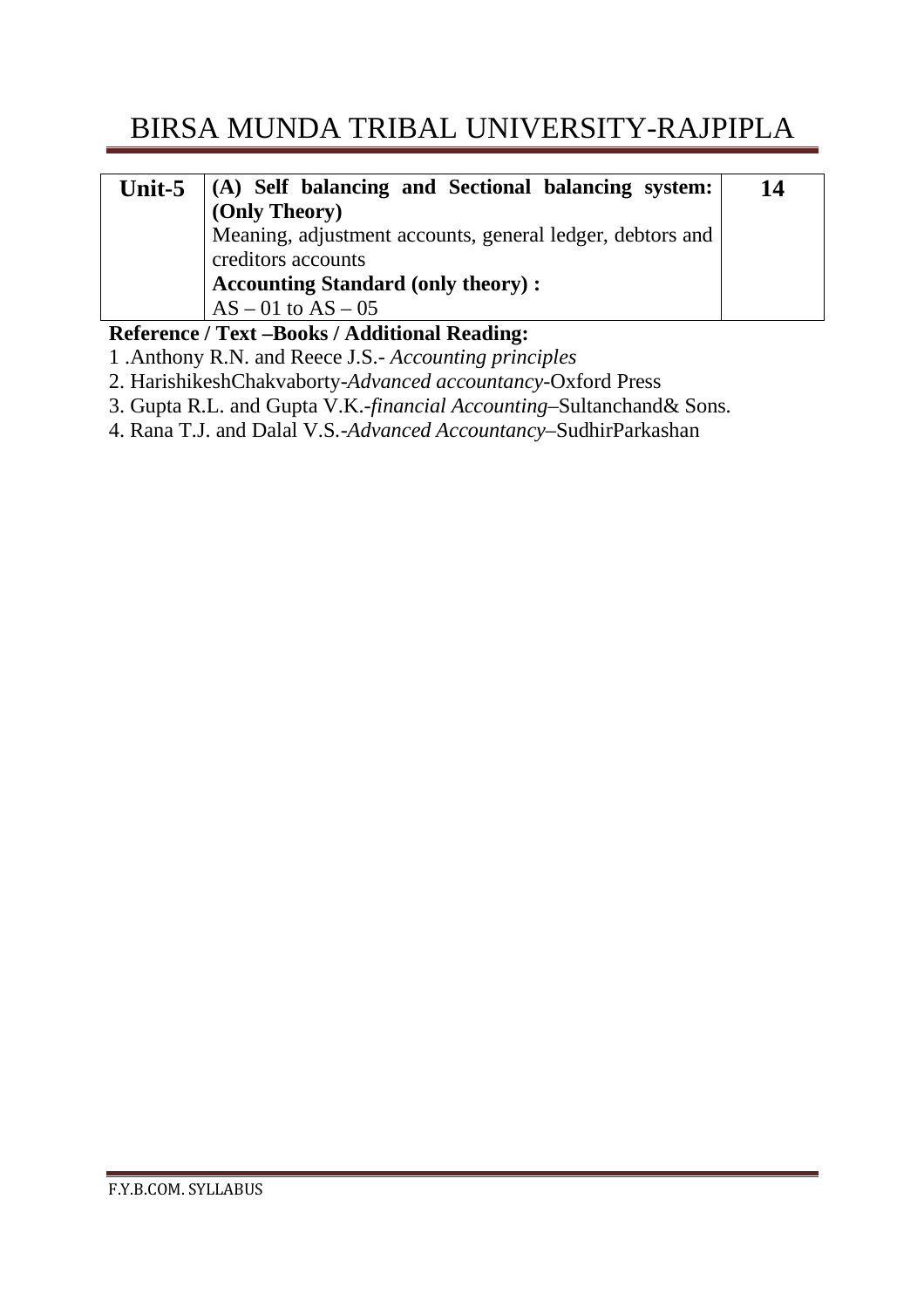### **BUSINESS REGULATORY FRAMEWORK**

#### **Subject Code: 105**

#### **Total Marks 70**

| Unit   | <b>Course Inputs:</b>                                                                                                                                                                                                                                                                                                                                                              | <b>Marks</b> |
|--------|------------------------------------------------------------------------------------------------------------------------------------------------------------------------------------------------------------------------------------------------------------------------------------------------------------------------------------------------------------------------------------|--------------|
| Unit-1 | <b>Law of Contract (1872):</b> Nature of contract; Classification;<br>Offer $\&$ acceptance; $-60$ Capacity of parties to contract;<br>Free consent; Consideration; Legality of object; Agreement<br>declared void; Performance of contract; Discharge of<br>contract; Remedies for breach of<br>Contract; Special Contracts: Identity; Guarantee; Bailment<br>and pledge; Agency. | 14           |
| Unit-2 | Sale of Goods Act 1930: Formation of contracts of sale; 14<br>Goods and their class - 10 ification, Price; Conditions, and<br>warranties; Transfer of property in goods; Performance of<br>the contract of sales; Unpaid seller and his rights, sale by<br>auction; Hire purchase agreement.                                                                                       |              |
| Unit-3 | Negotiable instrument Act 1881:Definition of negotiable 14<br>instruments; Features - 10 Promissory note; Bill of<br>exchange and cheque; Holder and holder in the due course;<br>Crossing of a cheque, types of crossing; Negotiation<br>Dishonour and discharge of negotiable instrument.                                                                                        |              |
| Unit-4 | The consumer protection Act 1986: Salient features;<br>Definition of consumer; - 10 Grievance redressal<br>machinery                                                                                                                                                                                                                                                               | 14           |
| Unit-5 | Goods and Service Tex 1st July 2017- Definitions and<br>main provisions.                                                                                                                                                                                                                                                                                                           | 14           |

**Reference / Text –Books / Additional Reading:** 

1.Desai T.R.- Indian *Contract Act, Sale of Goods Act and Partnership Act*- S.C. Sarkar and Sons Pvt.Ltd., Kolkata.

2.Khergamwala J.S.-*The Negotiable Instruments Act*- N.M. Tripathi Pvt. Ltd., Mumbai.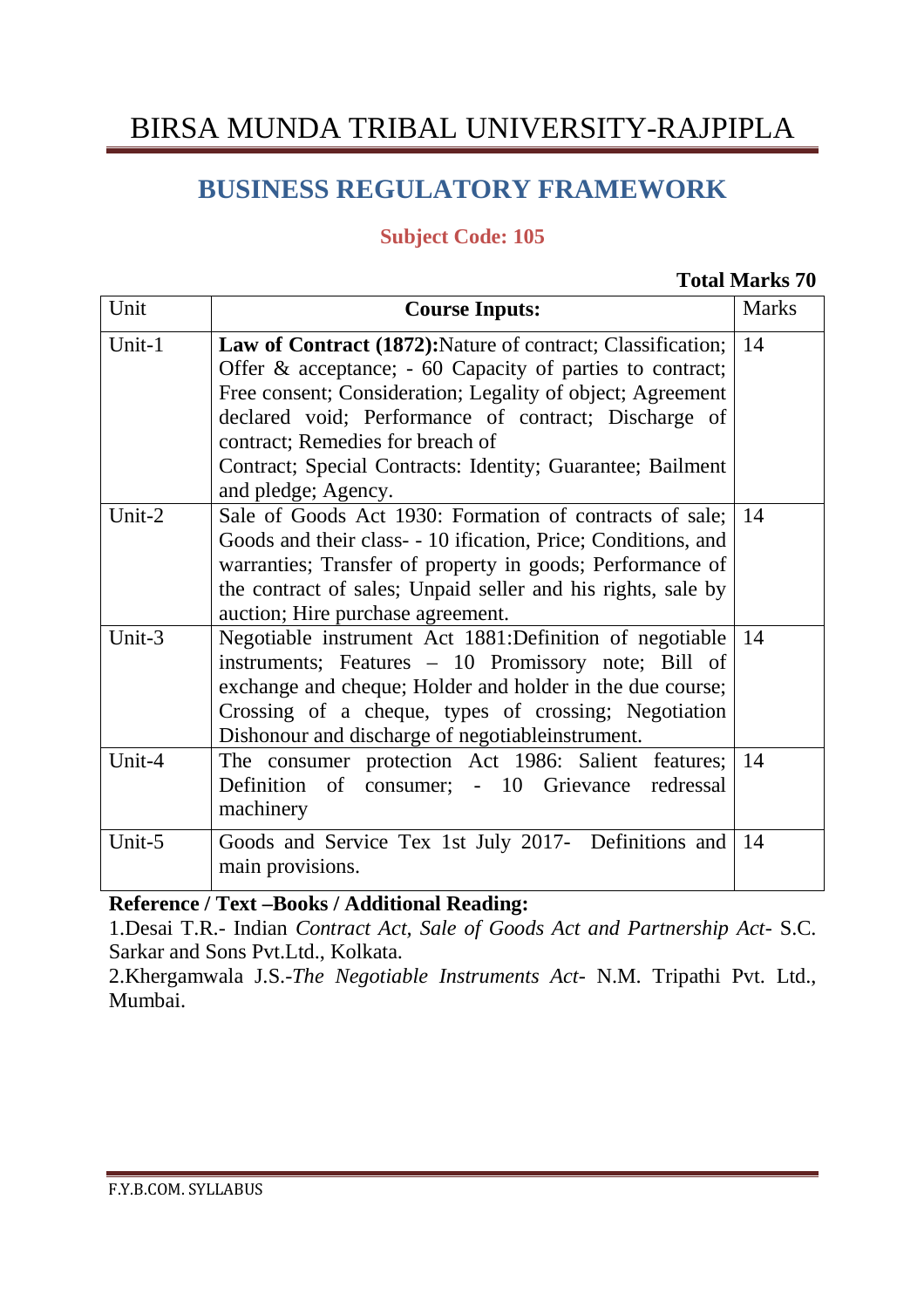### **Company Law**

### **Subject Code: BC 106**

#### **Total Marks 70**

| Unit   | <b>Course Inputs:</b>                                                | <b>Marks</b> |
|--------|----------------------------------------------------------------------|--------------|
| Unit-1 | <b>INTRODUCTION TO THE COMPANIES ACT-2013:</b>                       | 14           |
|        | - Introduction, Meaning and Characteristics (nature)                 |              |
|        | - Main New Provisions of Companies ACT-2013                          |              |
|        | - Brief history of Company Law                                       |              |
|        | - Kinds of companies with one man and nonprofitcompany               |              |
|        | - Incorporation of company                                           |              |
|        | - Conversion of private company into public company                  |              |
|        | - Social responsibilities of the company                             |              |
| Unit-2 | <b>STRATEGY OF COMPANY FORMATION Legal guidelines</b>                | 14           |
|        | of formation of the company):                                        |              |
|        | - Memorandum of association                                          |              |
|        | - Doctrine of Ultra Vires                                            |              |
|        | - Articles of Association                                            |              |
|        | - Doctrine of Indoor Management                                      |              |
|        | - Doctrine of constructive notice                                    |              |
|        | $-$ Table $-$ A                                                      |              |
|        | - Prospectus, Red harring prospectus and Selfprospectus              |              |
|        | - Public offer and Private placement                                 |              |
|        | - Statement in lieu of prospectus                                    |              |
|        | - Online filling of documents                                        |              |
| Unit-3 | <b>MANAGERIAL AUTHORITY OF THE COMPANY:</b>                          | 14           |
|        | - Company Secretary: Meaning, Qualification, Quality, Duty, Role,    |              |
|        | Functions                                                            |              |
|        | - Board of Directors: Meaning and legal position of the directors in |              |
|        | the company                                                          |              |
|        | - Appointment of the directors                                       |              |
|        | - Manager, Managing Directors and other types ofdirectors            |              |
|        | - Organization Chart of the Company                                  |              |
|        | - DIN (Directors Identification Number)                              |              |
|        | <b>DEVELOPMENT</b><br>OF<br><b>COMPANY</b><br><b>LAW</b>             |              |
|        | <b>ADMINISTRATION:</b>                                               |              |
|        | Introduction                                                         |              |
|        | - Ministry of company affairs<br>- Company Law Board                 |              |
|        | - Security Exchange Board of India (SEBI)                            |              |
|        | - Registrar of the Companies                                         |              |
|        | - The High Court & Tribunal                                          |              |
|        |                                                                      |              |
|        | - National Company Law Tribunal (NCLT)                               |              |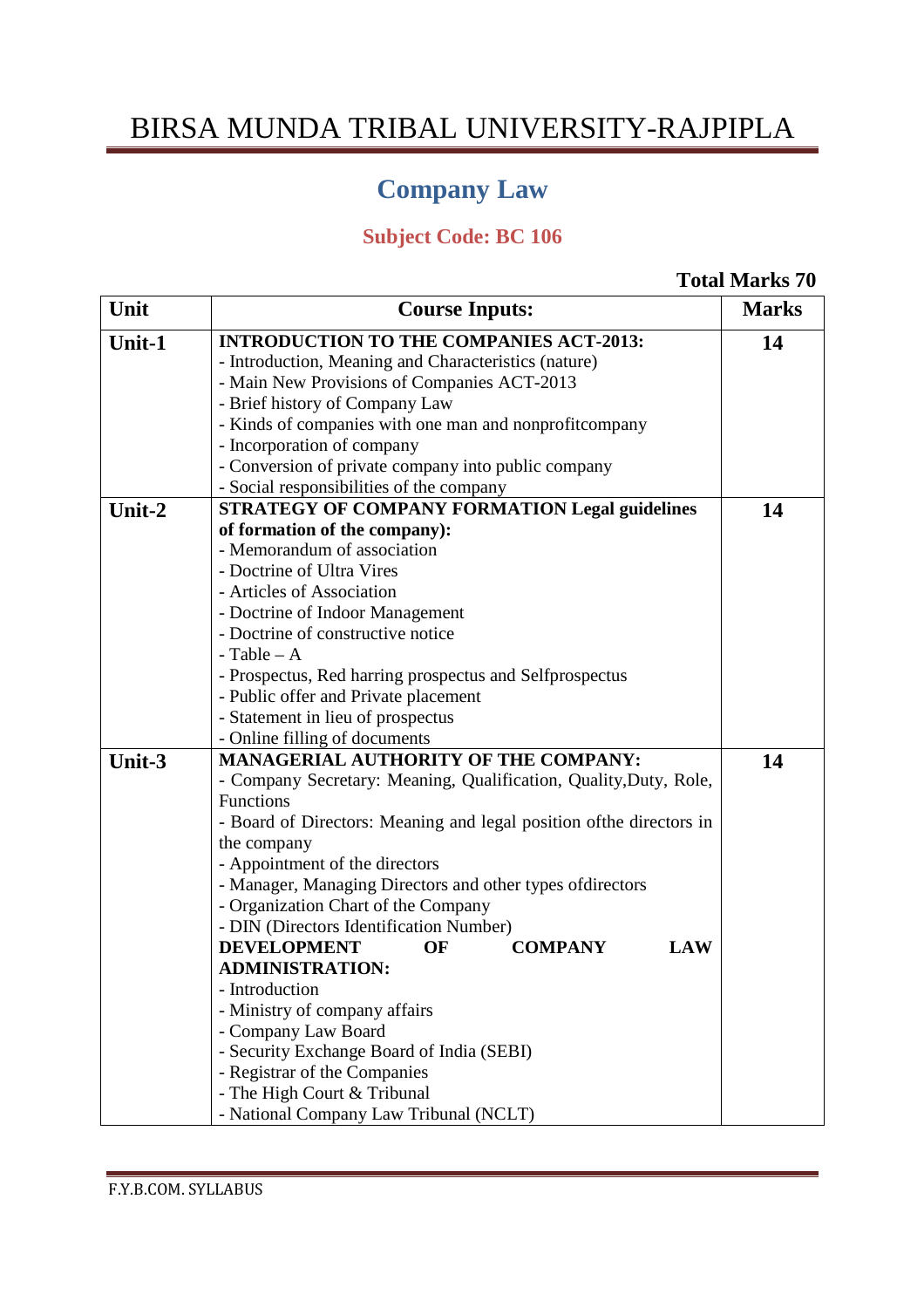| Unit-4 | <b>PROVISIONS OF COMPANY LAW - 2013 REGARDING</b><br><b>DIVIDEND AND INTEREST:</b><br>- Introduction and Provisions of determination of the<br>divisible profit and dividend<br>- Unpaid and unclaimed dividends<br>- Interim dividend and final dividend<br>- Payment of dividend from capital<br>- Role of Stock Exchange in modern economy | 14 |
|--------|-----------------------------------------------------------------------------------------------------------------------------------------------------------------------------------------------------------------------------------------------------------------------------------------------------------------------------------------------|----|
|        | -Meaning and Nature of the Stock                                                                                                                                                                                                                                                                                                              |    |
|        | Exchange                                                                                                                                                                                                                                                                                                                                      |    |
|        | - Importance of the Stock Exchange                                                                                                                                                                                                                                                                                                            |    |
|        | - Listing of Securities – Meaning $\&$                                                                                                                                                                                                                                                                                                        |    |
|        | Advantages                                                                                                                                                                                                                                                                                                                                    |    |
| Unit-5 | <b>DECISION MAKING SYSTEM IN THE COMPANY:</b><br>- Company Meeting and its procedure<br>- Kinds of company meeting<br>- Different voting system in the company meeting<br>- Quorum, Policy Minutes Book                                                                                                                                       | 14 |
|        | - Meeting through video conferencing.                                                                                                                                                                                                                                                                                                         |    |

#### **Reference / Text –Books / Additional Reading:**

1. MC Kuchhal,-*Modern Indian Company Law*- Shri Mahaveer Book Depot(Publishers),Delhi

2. GK Kapoor and Sanjay Dhamija*,- Company Law*- Bharat Law House, Delhi.

3. Anil Kumar-*Corporate Laws*- Indian Book House, Delhi.

4. Reena Chadha and Sumant Chadha- *Corporate Laws*- Scholar Tech Press, Delhi.

5. Avtar Singh,-*Introduction to Company Law*- Eastern Book Company.

6. Ramaiya-*A Guide to Companies Act-* LexisNexis, Wadhwa and Buttersworth.

7. *Manual of Companies Act, Corporate Laws and SEBI Guideline-*Bharat Law House,Delhi

8. *A Compendium of Companies Act 2013-* along with Rules, by Taxman Publications

9. Gower and Davies*- Principles of Modern Company Law*-Sweet & Maxwell

10. Sharma, J.P-*An Easy Approach to Corporate Laws*-Ane Books Pvt. Ltd., New Delhi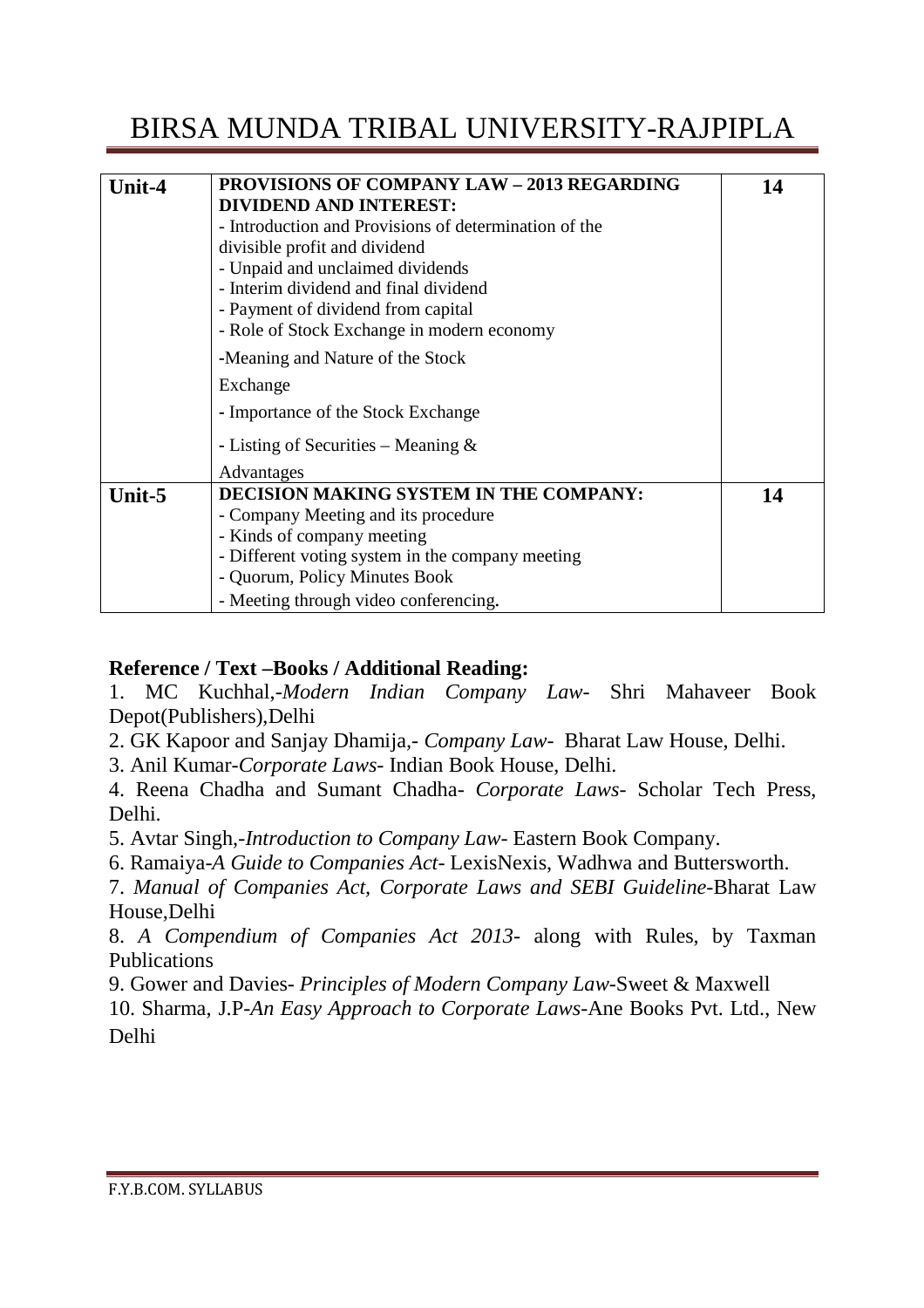## ધંધાકીય અર્થશાસ્ત્ર

#### **Subject Code: BC107**

કુલ ગુણ:100

**§Cl SCllS: 90** 

યુનિ. પરીક્ષા: 70

આંતરિક કસોટી તથા અન્ય મૂલ્યાંકનના :30

ઉદ્દેશ: વાણિજ્ય વિદ્યાશાખાના વિદ્યાર્થીઓ ધંધાકીય સંચાલનમાંઅર્થશાસ્ત્રના જ્ઞાનનો Guala sel as

નોંધ: દરેક યુનિટના ગુણભાર સરખા છે.

**External Marks 70** 

| Unit       | <b>Detailed Syllabus</b>                        | <b>Marks</b> |
|------------|-------------------------------------------------|--------------|
| યુનિટ- $1$ | અર્થશાસ્રની વ્યાખ્યા અને પાચાના ખ્યાલો          | 14           |
|            | -   એડમ સ્મિથ                                   |              |
|            | -   આલ્ફ્રેડ માર્શલ                             |              |
|            | - રોબિન્સ                                       |              |
|            | ≻ પાચાના ખ્યાલો                                 |              |
|            | -   વસ્તુ અને સેવાઓ                             |              |
|            | - पुष्ठिगुણ                                     |              |
|            | - મૂલ્ય અને કિંમત                               |              |
|            | - સંપત્તિ અને કલ્યાણ                            |              |
|            | -   નાણું , નાણાકીય આવક અને વાસ્તવિક આવક        |              |
|            | - ઉત્પાદન ,જથ્થો અને પુરવઠો                     |              |
|            | બજાર                                            |              |
|            | એકમલક્ષી અર્થશાસ્ત્ર અને સમગ્રલક્ષી અર્થશાસ્ત્ર |              |
|            | ધંધાકીય અર્થશાસ્ત્રનું સ્વરૂપ અને કાર્યક્ષેત્ર  |              |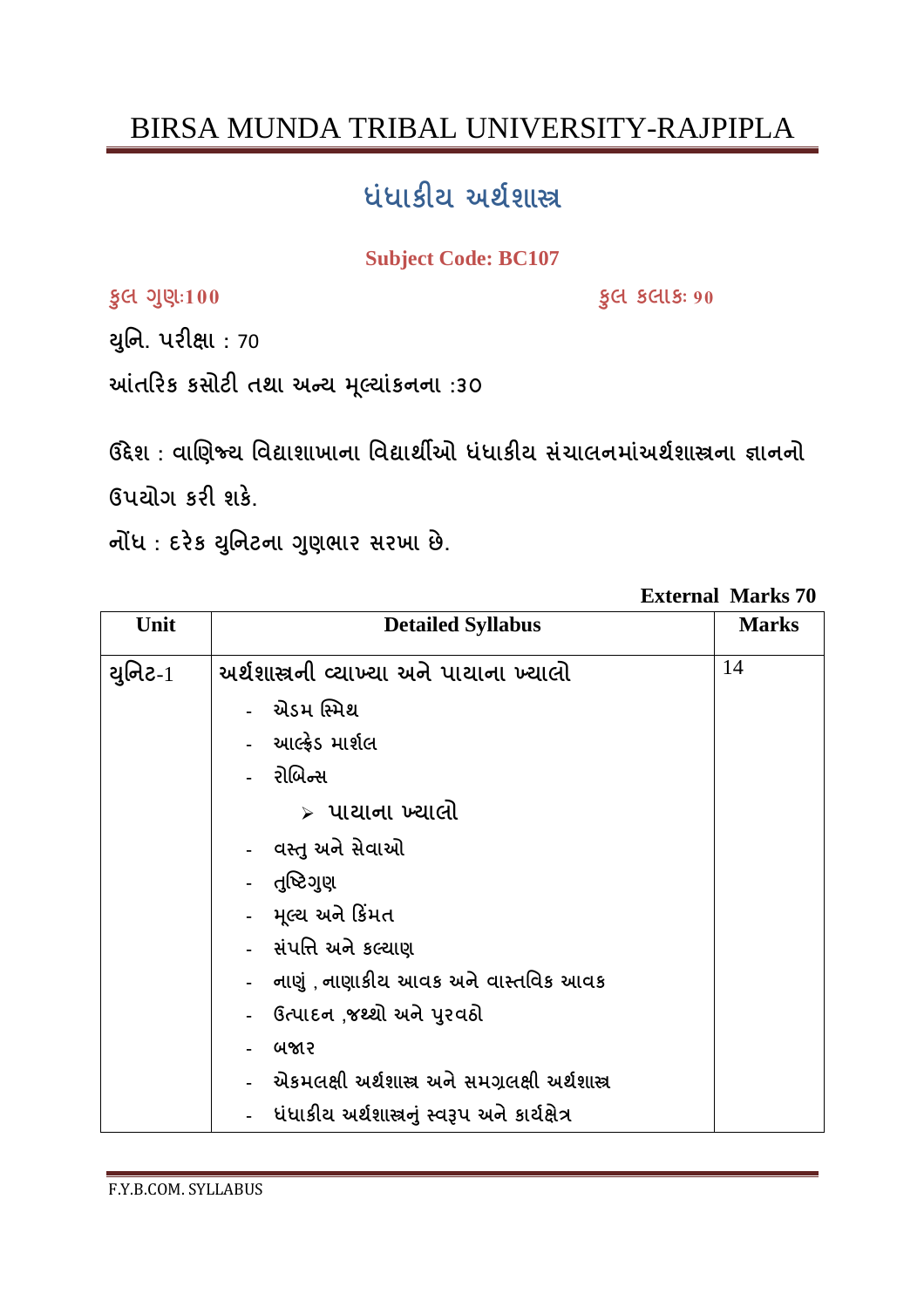|         | અર્થતંત્રની પાયાની સમસ્યાઓ                  |    |
|---------|---------------------------------------------|----|
|         |                                             |    |
|         |                                             |    |
| યુનિટ-2 | માંગ વિશ્ર્લેષણ                             | 14 |
|         | માંગનો ખ્યાલ                                |    |
|         | માંગ વિધેય                                  |    |
|         | માંગનો નિયમ                                 |    |
|         | માંગને અસર કરતા પરિબળો                      |    |
|         | માંગની મૂલ્યસાપેક્ષતાનો ખ્યાલ અને પ્રકારો   |    |
|         | માંગની મૂલ્યસાપેક્ષતાને અસર કરતા પરિબળો     |    |
|         | માંગની કિંમત સાપેક્ષતા                      |    |
|         | માંગની આવકસાપેક્ષતા                         |    |
|         | માંગની પ્રતિમૂલ્ય સાપેક્ષતા                 |    |
| યુનિટ-3 | ઉત્પાદન વિશ્ર્લેષણ                          | 14 |
|         | ઉત્પાદનના સાધનોનો પરિચય                     |    |
|         | ટૂંકા અને લાંબા ગાળાનાઉત્પાદન વિધેયનો ખ્યાલ |    |
|         | બિન-પ્રમાણસર ઉત્પાદનનો નિયમ                 |    |
|         | સમઉત્પાદન રેખાનો અર્થ અને લક્ષણો            |    |
|         | સમખર્ચ રેખાનો અર્થ અને લક્ષણો               |    |
|         | સમઉત્પાદન રેખા અને સમખર્ચ રેખાની ઉત્પાદનની  |    |
|         | સમતુલા                                      |    |
| યુનિટ-4 | ખર્ચ અને આવક વિશ્ર્લેષણ                     | 14 |
|         | ≻ાષર્યના વિવિધ ખ્યાલો                       |    |
|         | નાણાંકીય ખર્ચ                               |    |
|         | વૈકલ્પિક ખર્ચ                               |    |
|         | વાસ્તવિક ખર્ચ                               |    |